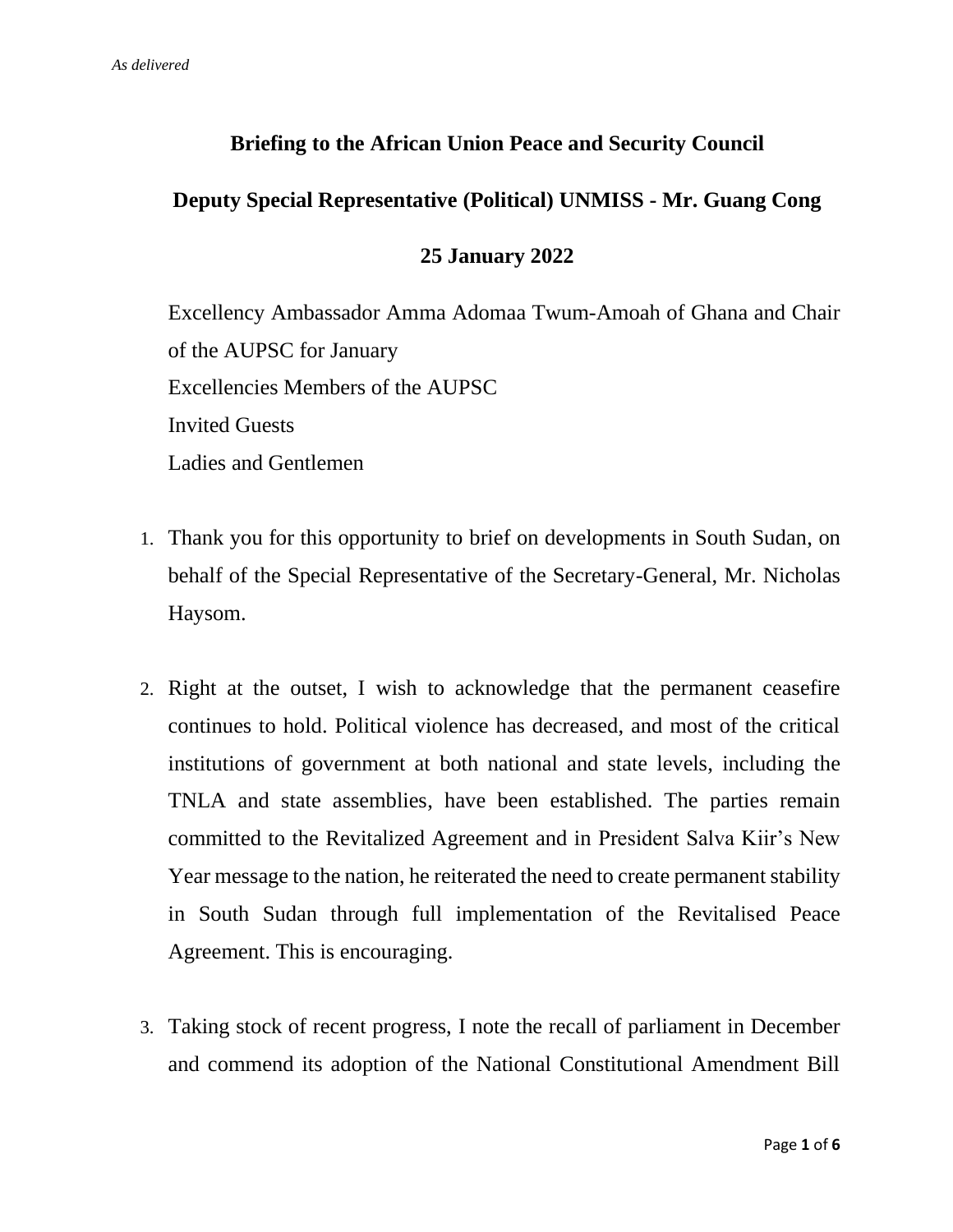(2021). This paves the way for the incorporation of the 2018 Revitalized Peace Agreement into the constitution.

- 4. I further encourage legislators to address the 'logjam' of critical bills to facilitate elections preparations, the establishment of national justice institutions, and the adoption of a national budget. I am pleased to highlight that UNMISS and its partners have already intensified support for legislative and constitution-making processes, including capacity-building support for women parliamentarians and the National Constitutional Amendment Committee.
- 5. I welcome efforts to jump-start the transitional security arrangements. After receiving funds from the National Transitional Committee (NTC), the Joint Defence Board (JDB) commenced its screening of the Necessary Unified Forces (NUF) in December. What is needed now is a clear plan for the graduation and deployment of forces, and an agreement on command structures. This is only an initial step in a complex but essential process of constructing a national army—one that is a symbol and mirror of the unity of its people. UNMISS is providing technical and logistical support to advance these efforts.
- 6. On the peace process more generally, I note the readiness of the government and South Sudan Opposition Movements Alliance (SSOMA) to re-engage in the Sant'Egidio process. I encourage the holdout groups, especially the National Salvation Front (NAS), to join talks without preconditions.
- 7. These are important achievements that need to be fully acknowledged.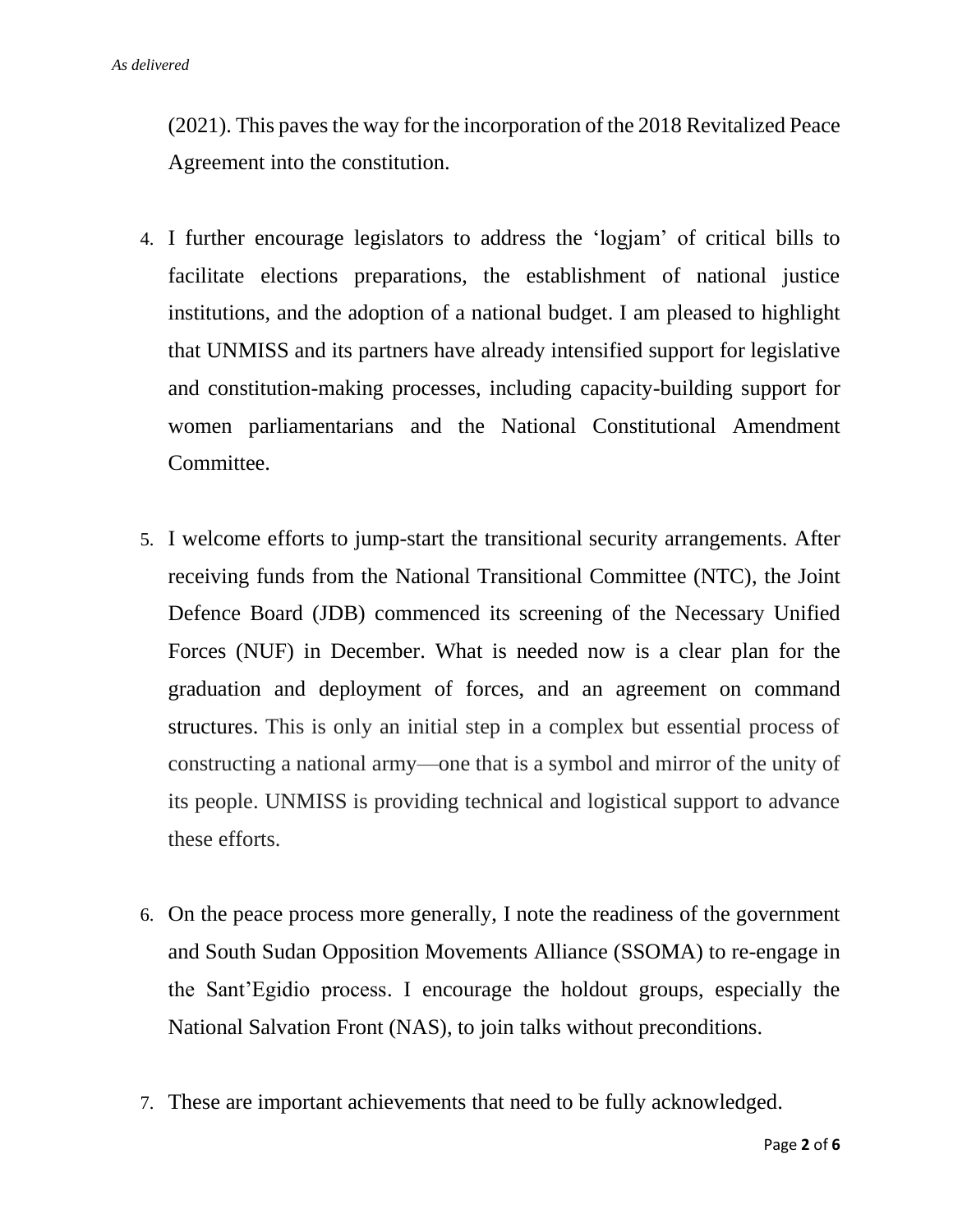## *Excellencies,*

- 8. While the steps taken so far to implement the Revitalized Peace Agreement are welcomed, they are—however—not sufficient if the momentum to realise peace is to be sustained.
- 9. This year presents a dramatic challenge if South Sudan is to complete its transition. It demands a sense of urgency in implementing all aspects of the peace agreement. While the President has announced that the elections will be held in 2023, members of presidency are yet to coalesce around an electoral timetable. The path towards elections will require both technical and political preparation, including an agreement on the constitution as well as on the rules governing the election to ensure the conduct of a free, fair and peaceful process.
- 10. It's clear there are headwinds in all of these tasks. I urge the parties to muster a renewed sense of political will and to build trust, so as to avoid a state of paralysis, and, in a worst-case scenario, a collapse of the peace agreement. The challenge at hand is underscored by multiple regional crises that are reducing the political bandwidth for international attention on South Sudan, at a time when international support is urgently needed.
- 11. In that regard, I welcome the decision by the President of Uganda to host a leadership retreat in Kampala over the coming month. We hope this format can address remaining roadblocks to the peace agreement, and help to build consensus around the constitution-making process and elections.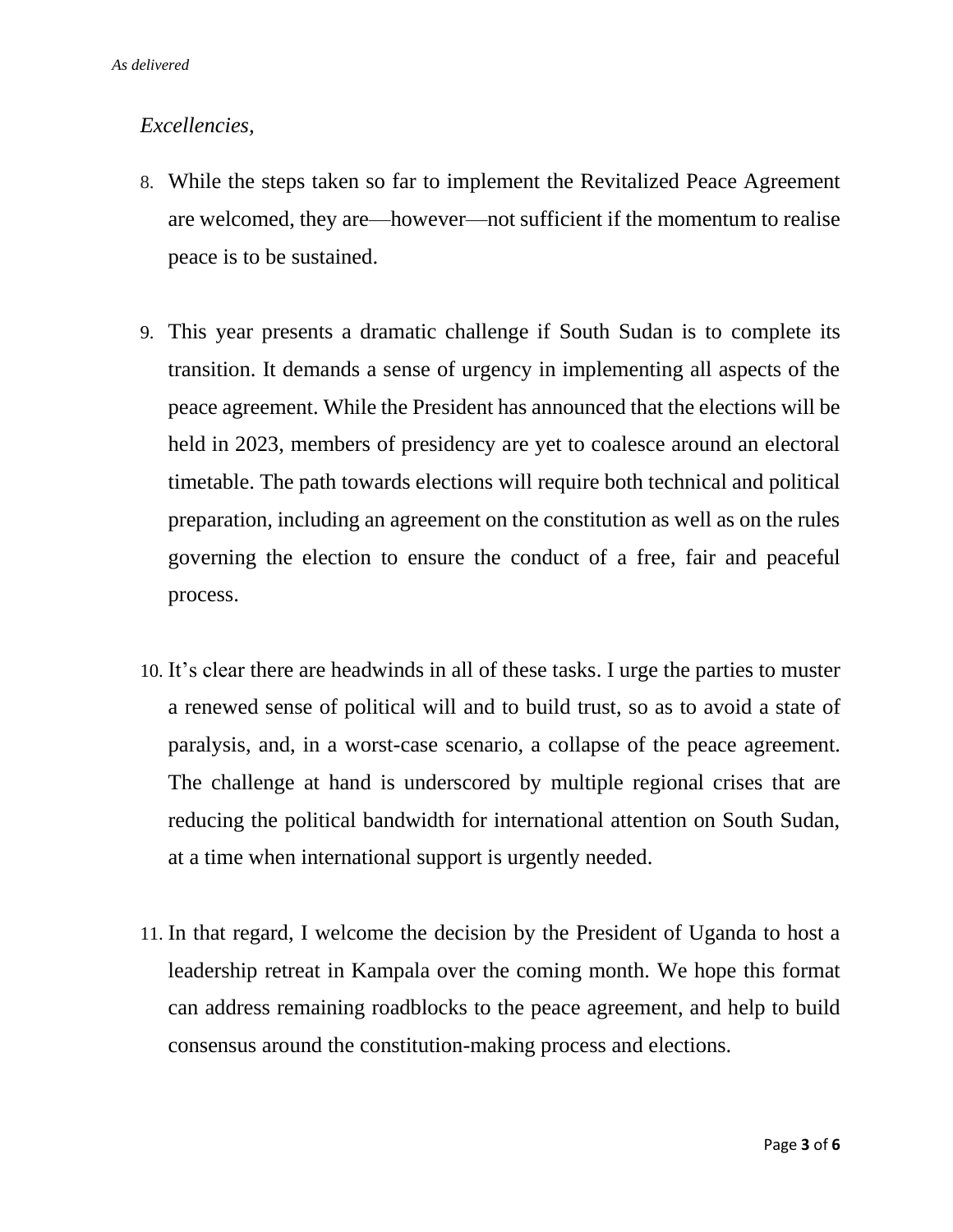- 12. Against this backdrop, intercommunal conflict continues in South Sudan perpetuating cycles of trauma and revenge that undermine the prospects for longer-term reconciliation and social healing.
- 13. The Mission is doing all that it can, within our capabilities, to support the government in its primary responsibility to protect civilians. Our concern is to rise above firefighting modalities and build more durable solutions to conflict. We are adapting our strategy to prevent and respond to hotspots in an integrated manner, including through the flexible deployment of Temporary Operating Bases. In part due to our efforts, as compared to the previous year, there has been a marked decreased of about 43 percent in the number of recorded civilian victims of violence in 2021. Nevertheless, civilians still overwhelmingly bear the brunt of conflict in South Sudan.
- 14. The Mission also continues its support to building the justice chain, including through the deployment of mobile courts*,* without which our efforts to promote criminal accountability and contain extrajudicial killings would be difficult.
- 15. Further to this, flooding, insecurity, and Covid-19 all continue to impact the humanitarian situation in South Sudan. Since May, an estimated 835,000 people have been affected by unprecedented flooding—this demonstrates South Sudan's increasing vulnerability to climate change. Early analysis for 2022 indicates that overall humanitarian needs are continuing to grow; yet the appetite of donors to furnish additional funding is trending in reverse.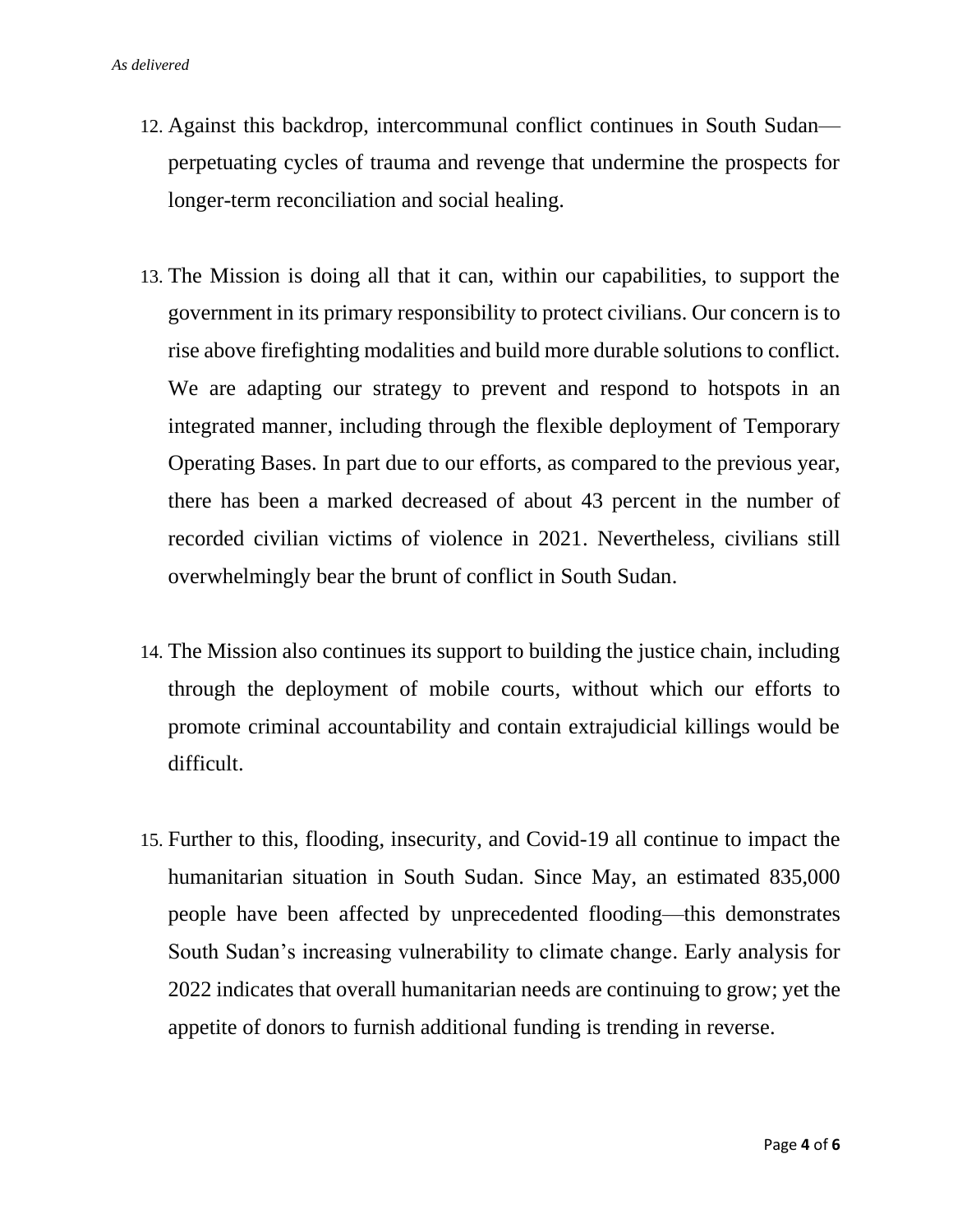## *Excellencies,*

- 16. The support of regional partners remains critical for UNMISS in carrying out our mandate. Our mission considers the AU and its policy organs to be a preeminent partner in our collective efforts in South Sudan. We therefore continue to engage the AU Commission and the African Union High Level Committee on South Sudan, also known as the C5, as well as IGAD. It is imperative to have more engagement by the C5 and for the AU to dispatch a needs assessment mission to South Sudan before the election period picks up momentum.
- 17. For its part, the United Nations conducted its electoral needs assessment which recommended that United Nations should continue its support to the peace process through political engagement with IGAD, with the African Union, with the Troika' and the wider diplomatic community, with a view to promoting dialogue and confidence-building between and among political actors.
- 18. As Mission, we deeply value our collaboration with the African Union Mission in South Sudan, the Intergovernmental Authority on Development (IGAD) Liaison Office in Juba, and Reconstituted Joint Mechanism Evaluation Commission (RJMEC), and the Ceasefire Transitional Security Arrangements, Monitoring and Verification Mechanism (CTSAMVM). The joint high-level missions to Pibor and Tambura in 2021 demonstrated our effectiveness when working together.
- 19. As the broader Horn of Africa region, faces complex political, security and humanitarian challenges, it is essential now, more than ever, to ensure that